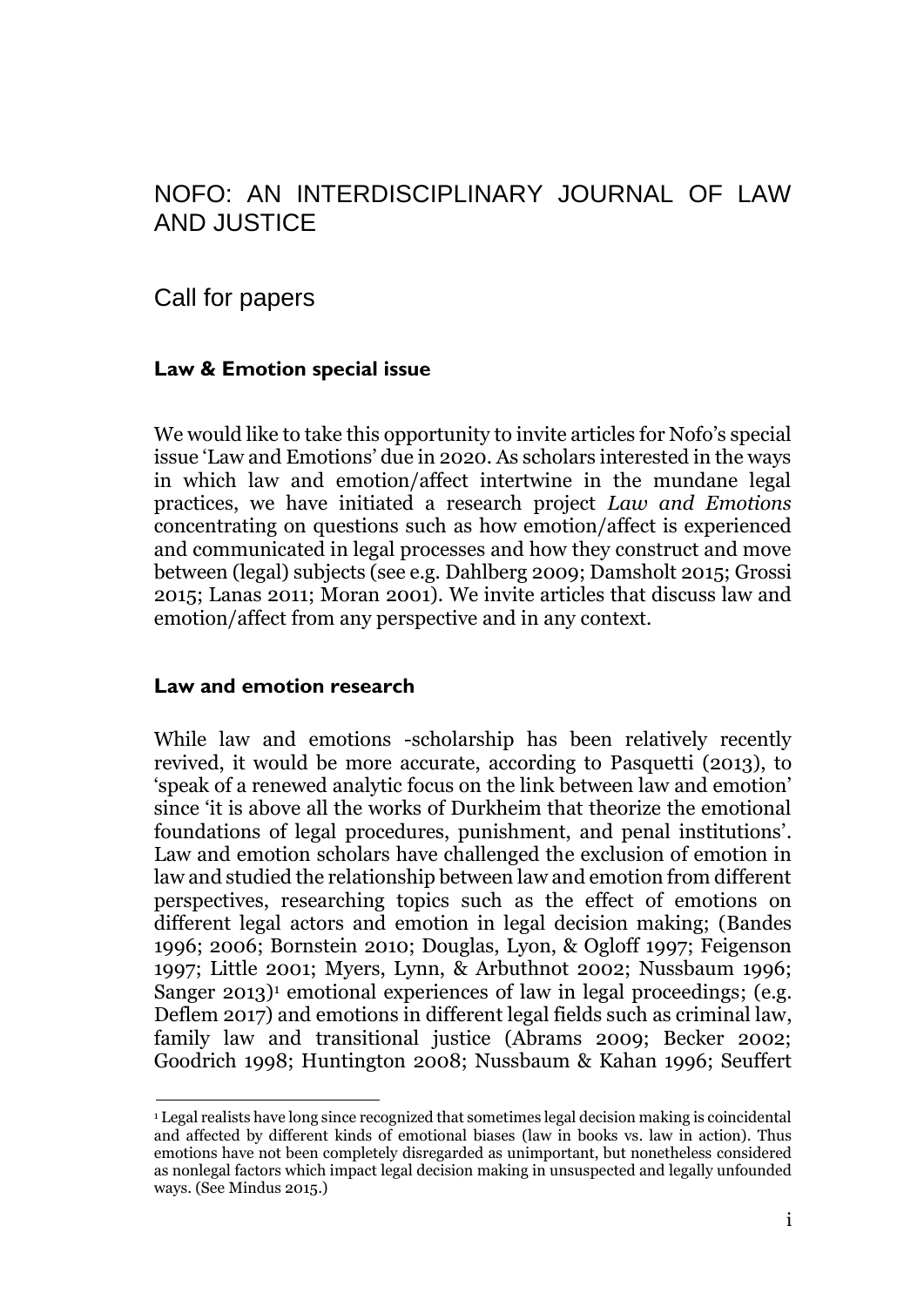1999; Van Roekel 2016). Also the role of particular emotions, such as fear, shame, empathy, love, disgust and hope, have been studied in the context of law (Abrams & Keren, 2007; Bandes 2004; Goodrich 1996, 1998, 2002, 2006; Henderson 1987; Kahan 1998; 1999; Massaro 1991; Nussbaum 1999; Peterson 1998; Seuffert, 1999). (See also Abrams 2009; Abrams & Keren 2010; Maroney 2006.)

#### **New paths for law and emotion research?**

Law and emotion research can be linked with the revived focus on feeling as a scholarly concern. Although evident across disciplines, feminist theory has addressed the 'turn to affect' with most analytical scrutiny, describing it as being 'both against the and within the poststructuralist, social constructionist theories of subject and power' (Koivunen 2010). (See also Greyser 2012; Hemmings 2015; Seigworth & Gregg 2010; Sharma & Tygstrup 2015.)<sup>2</sup>

Is the age old dichotomy of body/soul reproduced in the renewed interest in emotion/affect? (See Leys 2011; Clore 2015; Hardt 2007; Von Scheve 2018.) Despite many insist that affects are pre-discursive, language, too, can be understood in terms of affect, since discourses consist not only of language, but also of images, symbols and objects (see e.g. Butler 1997). Furthermore, discourses contribute to practices, which are always bodily, and to the formation of bodies themselves: bodies can be understood resulting in interaction, in which 'affect is a main facilitator of this "bodily becoming"'. (Von Scheve, 2018; see also Kusenbach & Loseke 2013; Wetherell 2012.)

And what about another age-old dichotomy, that of emotion/reason? Ahmed (2004; 2014) has famously analysed the production of appropriately feeling subjects for specific political purposes, reminding us that insistence on a fixed hierarchy between emotion and reason may easily be displaced 'into a hierarchy between emotions', The 'story of the triumph of reason' may thus well be one about appropriate feelings. When a minister, for example, urges the public not to feel any compassion for the family members of ISIL fighters, women and children held in captivity in camps in Syria, he is arguing for a specific set of emotions – intertwined with a specific form of reason – which may have profound and vast ramifications as to how arguments of justice become constructed. 3

<sup>2</sup> The work of Deleuze and Massumi are seminal for those approaches to affect and affectivity that concentrate on corporeal social relations and emphasize the relationality of affect (see Deleuze 1998; Massumi 1993; 2002.) Psychological approaches to emotion/affect, on the other hand, mostly understand affect to be 'an essential motivational force for humans' and emphasises the 'interiority of individuals over relationality' (Norton 2015; see e.g. Gregg & Seigworth 2010; Alexznder & Kosofsky Sedgwick 1995; Sharma & Tygstrup, 2015).

<sup>3</sup> Emotion/reason (cognition) dichotomy is discussed from the cognitive perspective e.g. by Damasio (1994) and Shapiro (2011).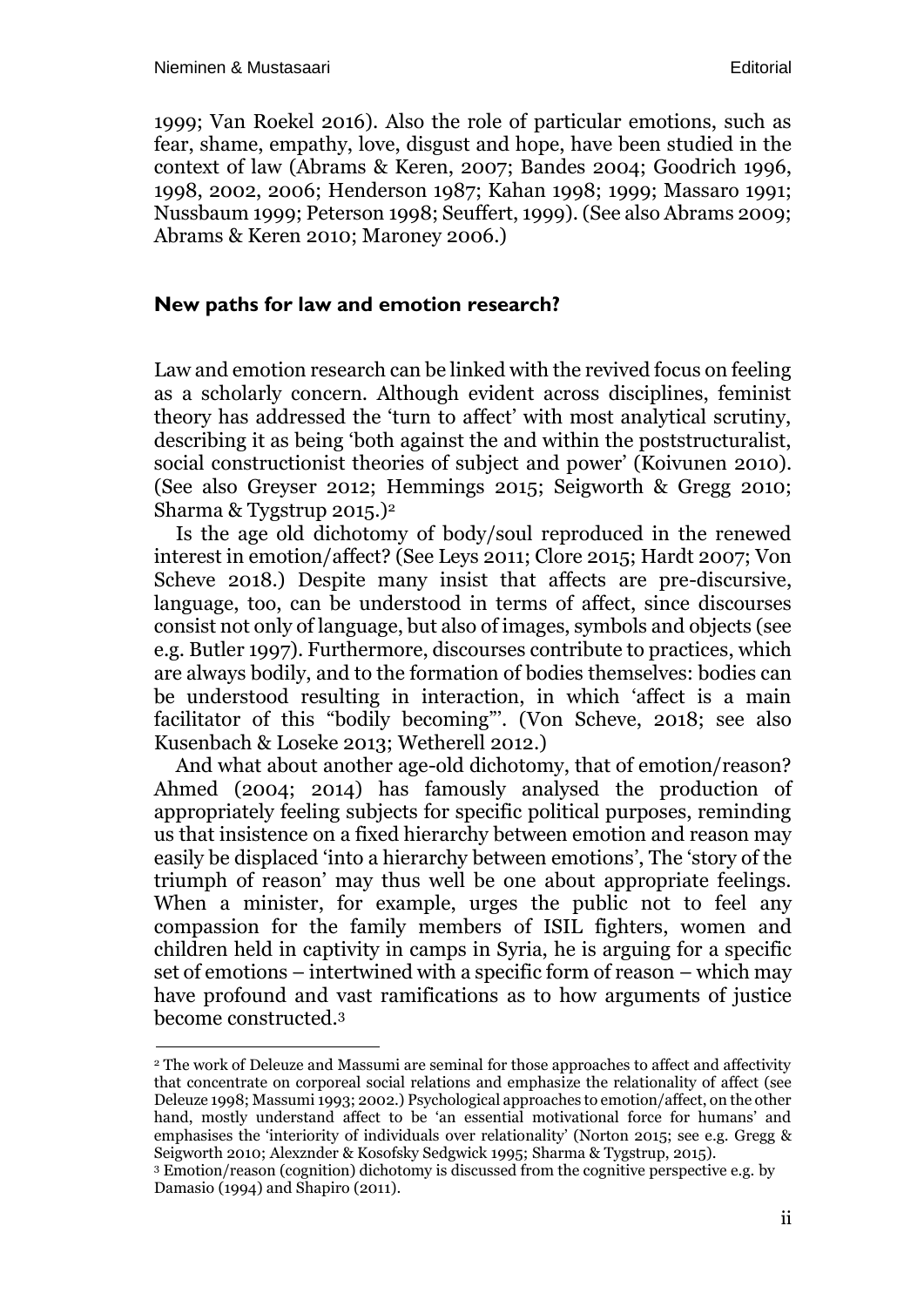Despite the rise of law and emotion research and affect studies, law's uneasiness with emotion, which can be traced back to early positivism, persists (see e.g. Grossi 2015). While insisting removing emotion from rational legal decision making (emotion as bias, emotion as irrational) is no longer sustainable, emotion as a simple add-on to practical reasoning is not necessarily a satisfactory step either. (See Little 2001; Mindus 2015.)

From the outset, then, the theme - law and emotion - offers a fascinating field for inquiry from a plethora of angles and perspectives, from judging to interpretation, from production of knowledge in diverse legal, juridical or more vaguely justice-related processes to investigations over methodology and epistemology in addressing emotion in law. We encourage everyone interested in the theme to submit an abstract by 30.10.2019. The deadline for articles for the special issue is 31.2.2020.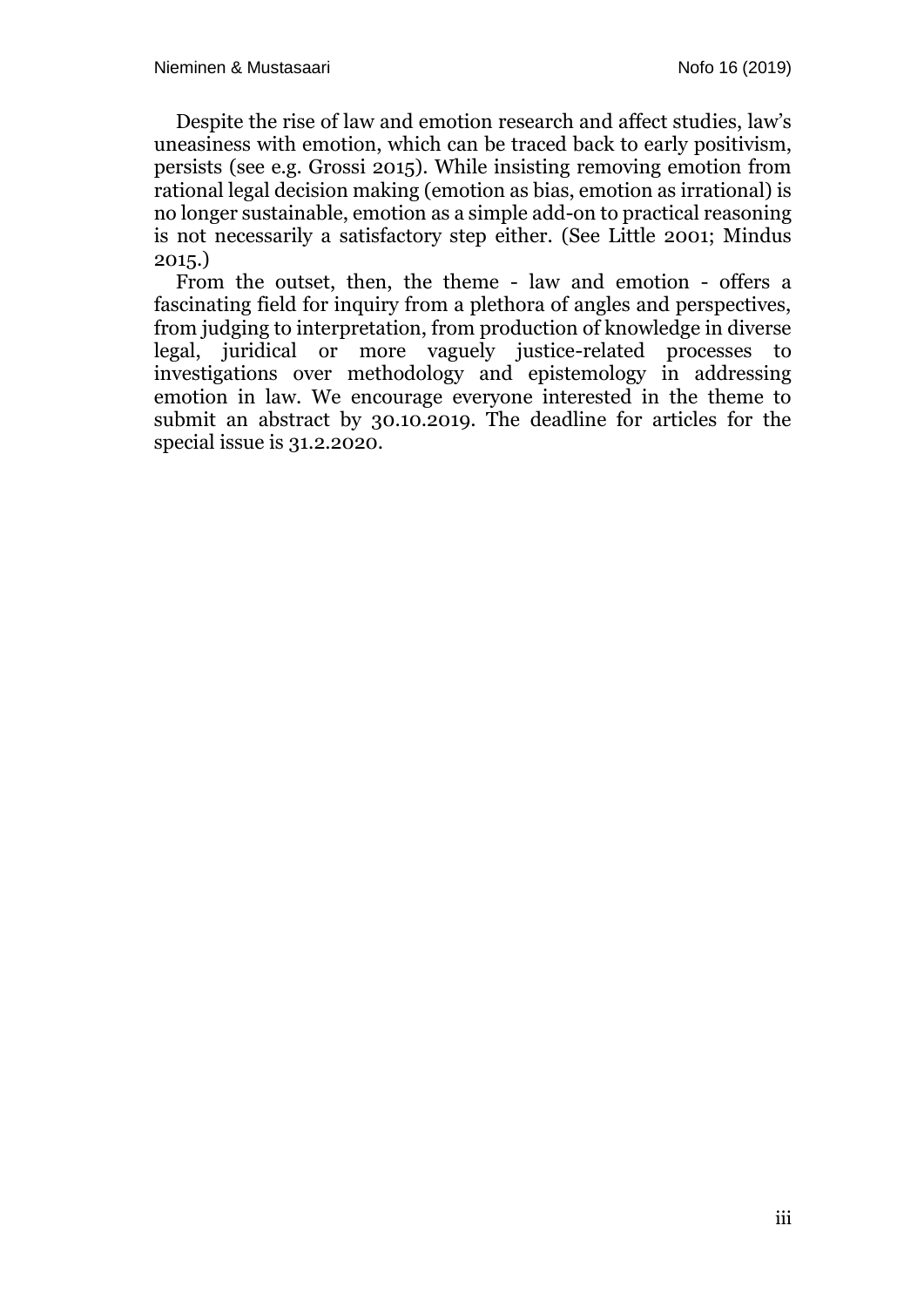## **Bibliography**

Abrams, Kathryn: 'Barriers and boundaries: Exploring emotion in the law of the family'. 16 *Virginia Journal of Social Policy and the Law*  (2009) 301–321.

Abrams, Kathryn & Keren, Hila: 'Law in the cultivation of hope'. 95 *California Law Review* (2007) 319–382.

Abrams, Kathryn & Keren, Hila: 'Who's afraid of law and the emotions?' 94 *Minnesota Law Review* (2010) 1997–2074.

Ahmed, Sara: 'Affective Economies'. 22 (2 79) *Social Text* (2004) 117— 139.

Ahmed, Sara: *The cultural politics of emotion* (Second edition.) Edinburgh University Press, Edinburgh 2014.

Alexander, Irving E., Frank, Adam & Kosofsky Sedgwick, Eve: *Shame and Its Sisters: A Silvan Tomkins Reader*. Duke University Press, Durham 1995.

Bandes, Susan: 'Empathy, narrative and victim impact statements'. 63 *University of Chicago Law Review* (1996) 361–412.

Bandes, Susan: 'Fear factor: The role of media in covering and shaping the death penalty'. 1 *Ohio State Journal of Criminal Law* (2004) 585– 598.

Bandes, Susan: 'Repression and denial in criminal lawyering'. 9 *Buffalo Criminal Law Review* (2006) 339–390.

Becker, Mary: 'The passions of battered women: Cognitive links between passion empathy and power'. 8 *William & Mary Journal of Women & Law* (2002) 1–72.

Bornstein, Brian H., & Richard L. Wiener: *Emotion and the Law: Psychological Perspectives*. New York; London, Springer 2010.

Butler, Judith: *Excitable Speech: A Politics of the Performative*. Routledge, New York 1997.

Clore, Gerald L.: 'For Love or Money: Some Emotional Foundations of Rationality' 80 *Chicago-Kent Law Review* (2005) 1151—1165.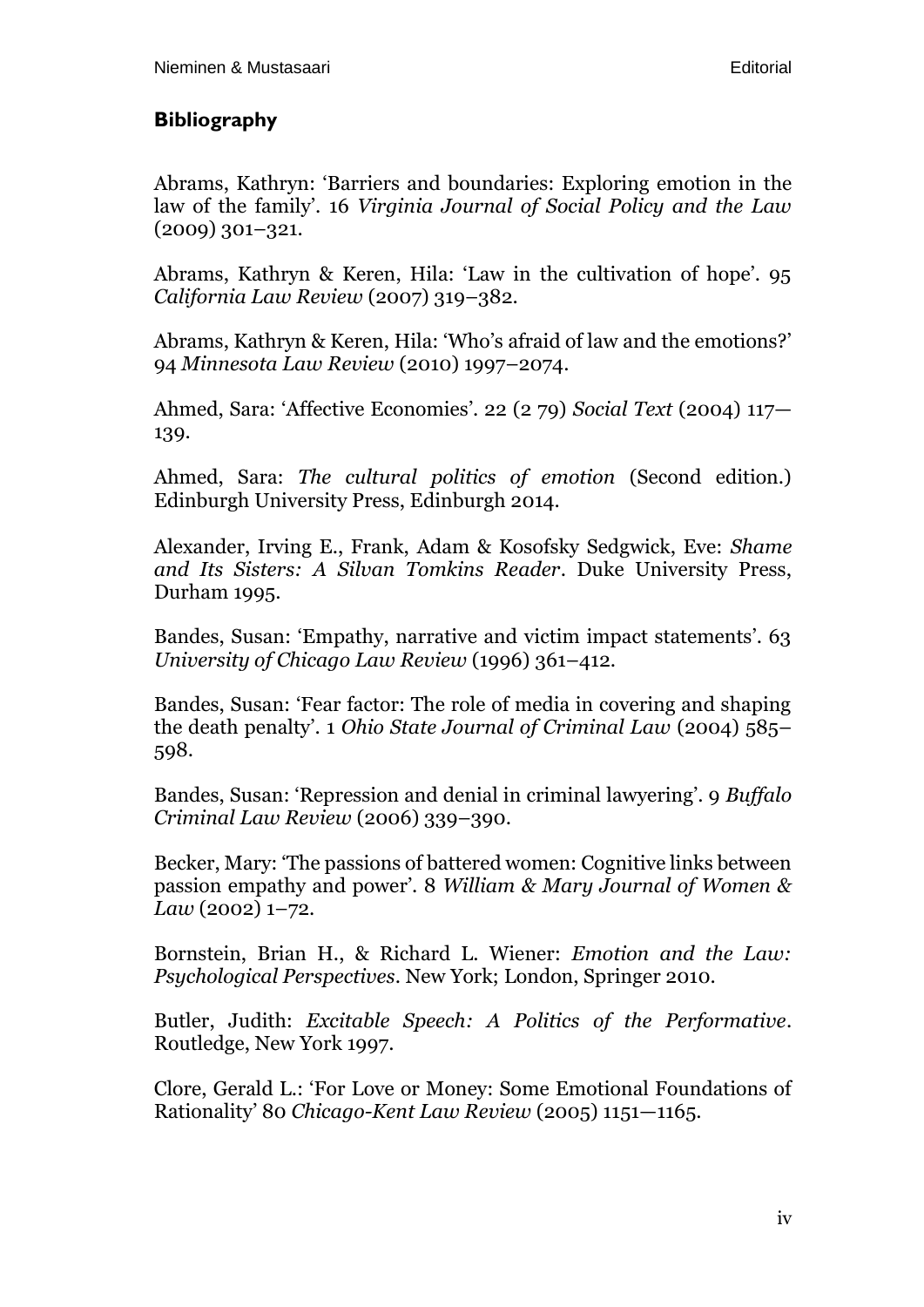Dahlberg, Leif. 'Emotional Tropes in the Courtroom: On Representation of Affect and Emotion in Legal Court Proceedings'. 21 *Nordic Theatre Studies* (2009) 128—152.

Damsholt, Tine: 'Staging Emotions: On Configurations of Emotional Selfhood, Gendered Bodies, and Politics in the Late Eighteenth Century' In Devika Sharma and Frederik Tygstrup (ed.): *Structures of Feeling: Affectivity and the Study of Culture*. De Gruyter; Berlin 2015, 98—115.

Damasio, Antonio: *Descartes Error: Emotion, Reason, and the Human Brain*. Avon Books, New York 1994.

Deflem, Mathieu: *Race, Ethnicity and Law*. Bingley: Emerald Publishing 2017.

Deleuze, Gilles: *Spinoza: Practical Philosophy*. City Lights Books, San Francisco 1988.

Douglas, Kevin S., Lyon, David R., & Ogloff, James R.: 'The impact of graphic photographic evidence on mock jurors' decisions in a murder trial: Probative or prejudicial?' 21 *Law and Human Behaviour* (1997) 489–509.

Feigenson, Neal R.: 'Sympathy and legal judgement: A psychological analysis'. 65 *Tennessee Law Review* (1997) 1–78.

Goodrich, Peter: *Law in the courts of love: Literature and other minor jurisprudences*. Routledge, London 1996.

Goodrich, Peter: The laws of love: Literature, history and the governance of kissing'. 24 *New York University Review of Law & Social Change*  (1998) 183–234.

Goodrich, Peter: 'Erotic melancholia: Law literature, and love'. 14 *Law & Literature* (2002) 103–129.

Goodrich, Peter: *The laws of love: A brief historical and practical manual*. Palgrave Macmillan, London 2006.

Greyser, Naomi: 'Beyond the "Feeling Woman": Feminist Implications of Affect Studies'. 38 (1) *Feminist Studies* (2012).

Grossi, Renata: 'Understanding Law and Emotion'. 7 (1) *Emotion Review* (2015) 55-60.

Hardt, Michael: 'Foreword: What Affects are Good For'. In Ticineto Clough, Patricia & Halley, Jean: *The Affective Turn*. Duke University Press, Durham & London 2007, ix—xii.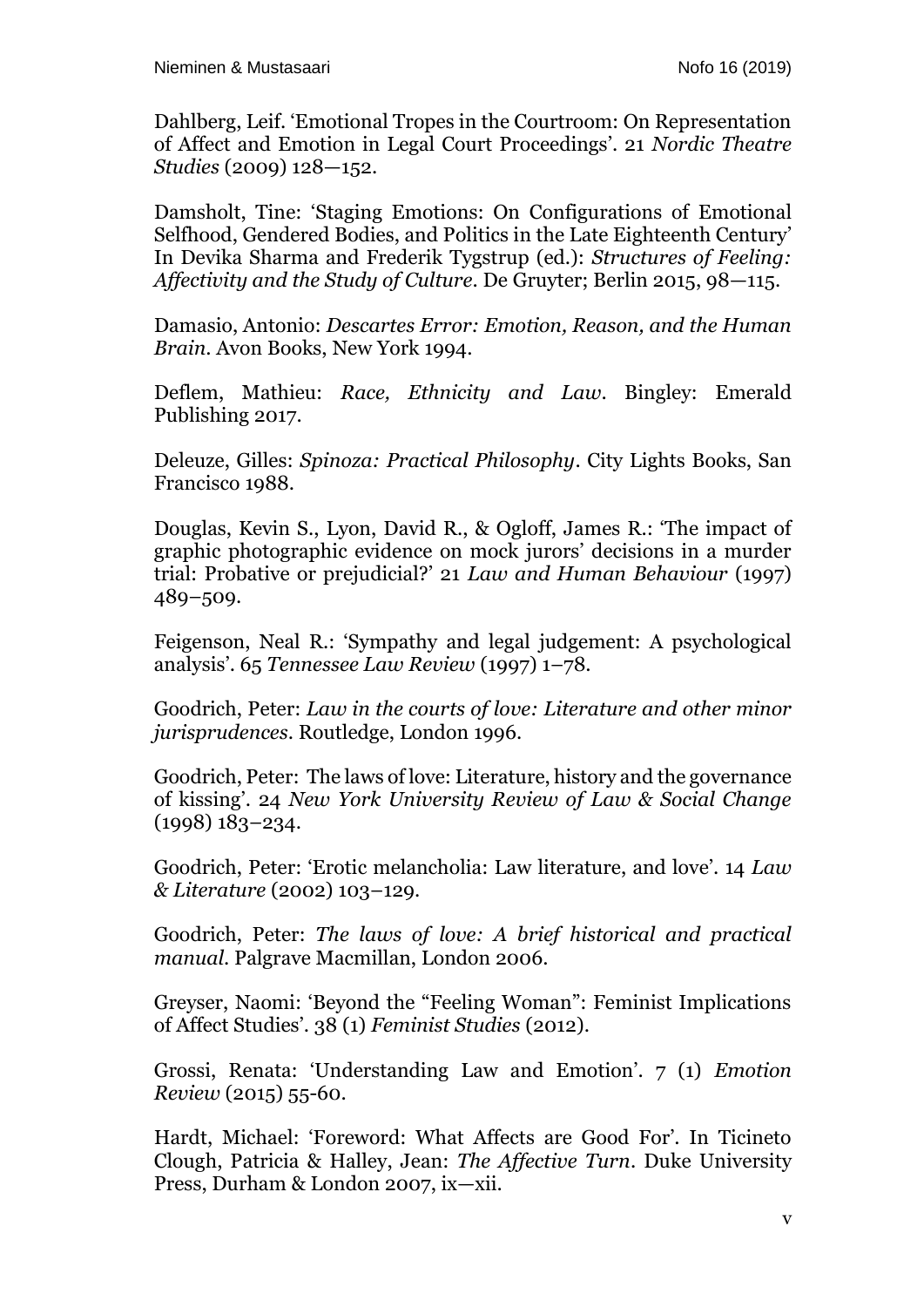Hemmings, Clare: *Affect and feminist methodology, or what does it mean to be moved?* In Devika Sharma and Frederik Tygstrup (ed.): *Structures of Feeling: Affectivity and the Study of Culture*. De Gruyter; Berlin 2015, 147—158.

Henderson, Lynne N.: 'Legality and empathy'. 85 (7) *Michigan Law Review* (1987) 1574–1653.

Huntington, Clare: 'Repairing family law'. 57 *Duke Law Journal* (2008) 1244–1319.

Kahan, Dan: 'The Anatomy of Disgust in Criminal Law'. 96:6 *Michigan Law Review* (1998) 1621—1684.

Kahan, Dan M. 'The Progressive Appropriation of Disgust'. In Bandes, Susan A. (ed) *The Passions of Law*. NYU Press 1999, 63—79.

Koivunen, Anu: 'An affective turn? Reimagining the subject of feminist theory'. In Marianne Liljeström and Susanna Paasonen (ed.): *Working With Affect in Feminist Readings: Disturbing Differences*. Routledge, London: Routledge 2010, 8—28.

Kusenbach, Margarethe & Loseke, Donileen R.: 'Bringing the Social Back in: Some Suggestions for the Qualitative Study of Emotions'. 9 (2) *Qualitative Sociology Review* (2013).

Lanas, Maija: 'How Can Non-Verbalized Emotions in the Field Be Addressed in Research?' 34 (2) *International Journal of Research & Method in Education* (2011) 131-145.

Leys, Ruth: 'The Turn to Affect: A Critique'. 37 (3) *Critical Inquiry* (2011) 434-472.

Little, Laura E: 'Negotiating the Tangle of Law and Emotion. The Passions of Law. Edited By Susan A. Bandes'. Book review, 86 *Cornell Law Review* (2001) 974-1386.

Maroney, Terry A.: 'Law and human emotion: A proposed taxonomy of an emerging field'. 30 *Law and Human Behaviour* (2006) 125–133.

Massaro, Toni M.: 'Shame culture and American criminal law'. 89 *Michigan Law Review* (1991) 1880–1944.

Massumi, Brian: *The Politics of Everyday Fear*. University of Minnesota Press, Minneapolis 1993.

Massumi, Brian: *Parables for the Virtual: Movement, Affect, Sensation*. Duke University Press, Durham 2002.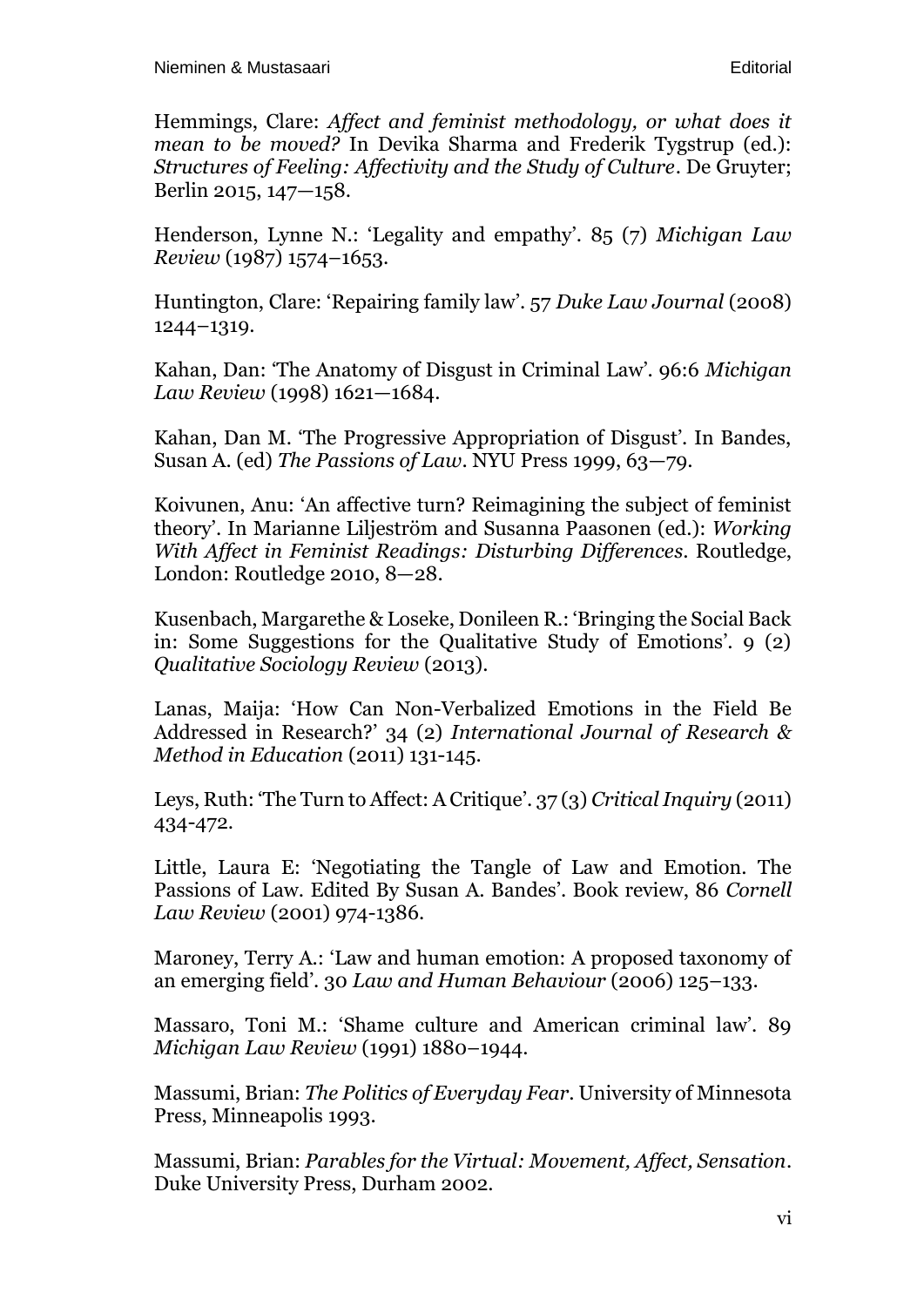Mindus, Patricia: 'The Wrath of Reason and the Grace of Sentiment: Vindicating Emotion in Law'. *Law, Reason and Emotion* (2017) 202- 237.

Moran Rachel F.: 'Law and Emotion, Love and Hate'. 11 *Journal of Contemporary Legal Issues* (2001) 747-903.

Myers, Bryan S., Lynn, Steven J., & Arbuthnot, Jack: 'Victim impact testimony and juror judgements: The effects of harm information and witness demeanour'. 32*Journal of Applied Social Psychology* (2002) 2393–2412.

Norton, Bryan: 'Book Review: Structures of Feeling: Affectivity and the Study of Culture. Devika Sharma, Frederik Tygstrup (eds)'. 5 Diffractions (2015).

Nussbaum, Martha: 'Emotion in the language of judging'. 70 *St John's Law Review* (1996) 23–30.

Nussbaum, Martha & Kahan, Dan: 'Two conceptions of emotion in criminal law'. 96 *Columbia Law Review* (1996) 269–374.

Nussbaum, Martha: 'Secret sewers of vice: Disgust, bodies and the law. In Susan Bandes (ed): *The passions of law* New York University Press, New York, NY 1999, 19–62.

Pasquetti, Silvia: 'Legal Emotions: An Ethnography of Distrust and Fear in the Arab Districts of an Israeli City'. 47 (3) *Law & Society Review* (2013) 461-492.

Peterson, Hanne: 'The language of emotions in the language of law'. In Hanne Peterson (ed): *Love and law in Europe*. Dartmouth Publishing Co Ltd, Ashgate, 1998, 12–26.

Sanger, Carol: 'Legislating with Affect: Emotion and Legislative Law Making'. 53 *Nomos* (2013) 38—76.

Seuffert, Nan: 'Domestic violence, discourses of romantic love, and complex personhood in the law'. 23 *Melbourne University Law Review* (1999) 211–240.

Sharma, Devika & Tygstrup, Frederik: 'Introduction.' In Devika Sharma and Frederik Tygstrup (ed.): *Structures of Feeling: Affectivity and the Study of Culture*. De Gruyter; Berlin 2015, 1—19.

Seigworth Greogory J. & Gregg Melissa: 'An inventory of shimmers'. In Gregg, Melissa & Seigworth Gregory J. (eds) *The Affect Theory Reader*. Duke University Press, Durham, NC 2010, 1–26.